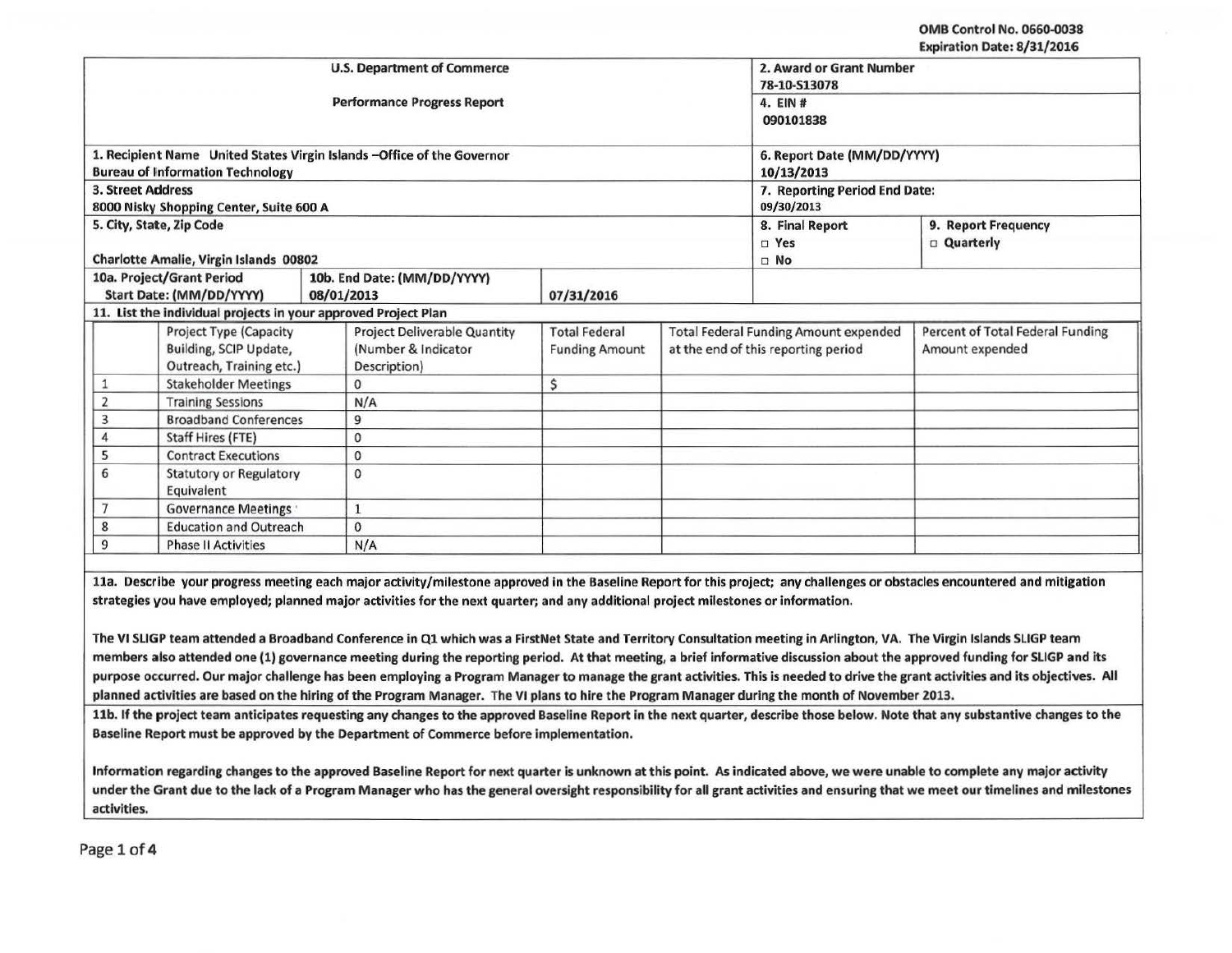llc. Provide any other information that would be useful to NTIA as it assesses this project's progress.

This grant is dependent mainly on the employment of a Program Manager. The Program Manager is needed to coordinate grant activities. We anticipate hiring a Program Manager during the month of November 2013.

lld. Describe any success stories or best practices you have identified. Please be as specific as possible.

We currently do not have any success stories to report.

12. Personnel

12a. If the project is not fully staffed, describe how any lack of staffing may impact the project's time line and when the project will be fully staffed.

This grant was solicited with the intention that a single person, a Program Manager, would have the responsibility of providing oversight for the SLIGP grant. He would ensure that all activities are completed on time and within budget. The Program manager is responsible for carrying out grant activities and reporting to the point of contact (POC). He would also work to expand the State's governance structure. The Program Manager has to provide a Master plan to incorporate the NPSWBN technological requirements into our existing radio and broadband network infrastructure. In addition, he has the responsibility of researching Long Term Evolution (LTE) technologies, educating, coordinating of SLIPG activity, managing the SLIGP Budget, documenting all SLIGP activities, preparing USVI team for the FirstNet consultations and assuring compliance with SLIGP requirements. Without this person we are not able to accomplish much because this is a full time position. The hiring process is not yet completed. A required budget for this grant is on our Office of Management and Budget accounting systems as well as the necessary accounts established In the Enterprise Resource Planning System (ERP) ··our Financial Management System.

| 12b. Staffing Table |                                                                                                                                       |                          |                            |                               |               |             |                                                |                                                 |                        |
|---------------------|---------------------------------------------------------------------------------------------------------------------------------------|--------------------------|----------------------------|-------------------------------|---------------|-------------|------------------------------------------------|-------------------------------------------------|------------------------|
|                     | <b>Job Title</b>                                                                                                                      | FTE %                    |                            |                               | Change        |             |                                                |                                                 |                        |
|                     |                                                                                                                                       |                          |                            | Add Row                       | Remove Row    |             |                                                |                                                 |                        |
|                     | 13. Subcontracts (Vendors and/or Subrecipients)                                                                                       |                          |                            |                               |               |             |                                                |                                                 |                        |
|                     | 13a. Subcontracts Table - Include all subcontractors. The totals from this table must equal the "Subcontracts Total" in Question 14f. |                          |                            |                               |               |             |                                                |                                                 |                        |
| Name                | <b>Subcontract Purpose</b>                                                                                                            | Type<br>(Vendor/Subrec.) | RFP/RFQ<br>Issued<br>(Y/N) | Contract<br>Executed<br>(Y/N) | Start<br>Date | End<br>Date | <b>Total Federal</b><br><b>Funds Allocated</b> | <b>Total Matching</b><br><b>Funds Allocated</b> | Project and % Assigned |

Page 2 of 4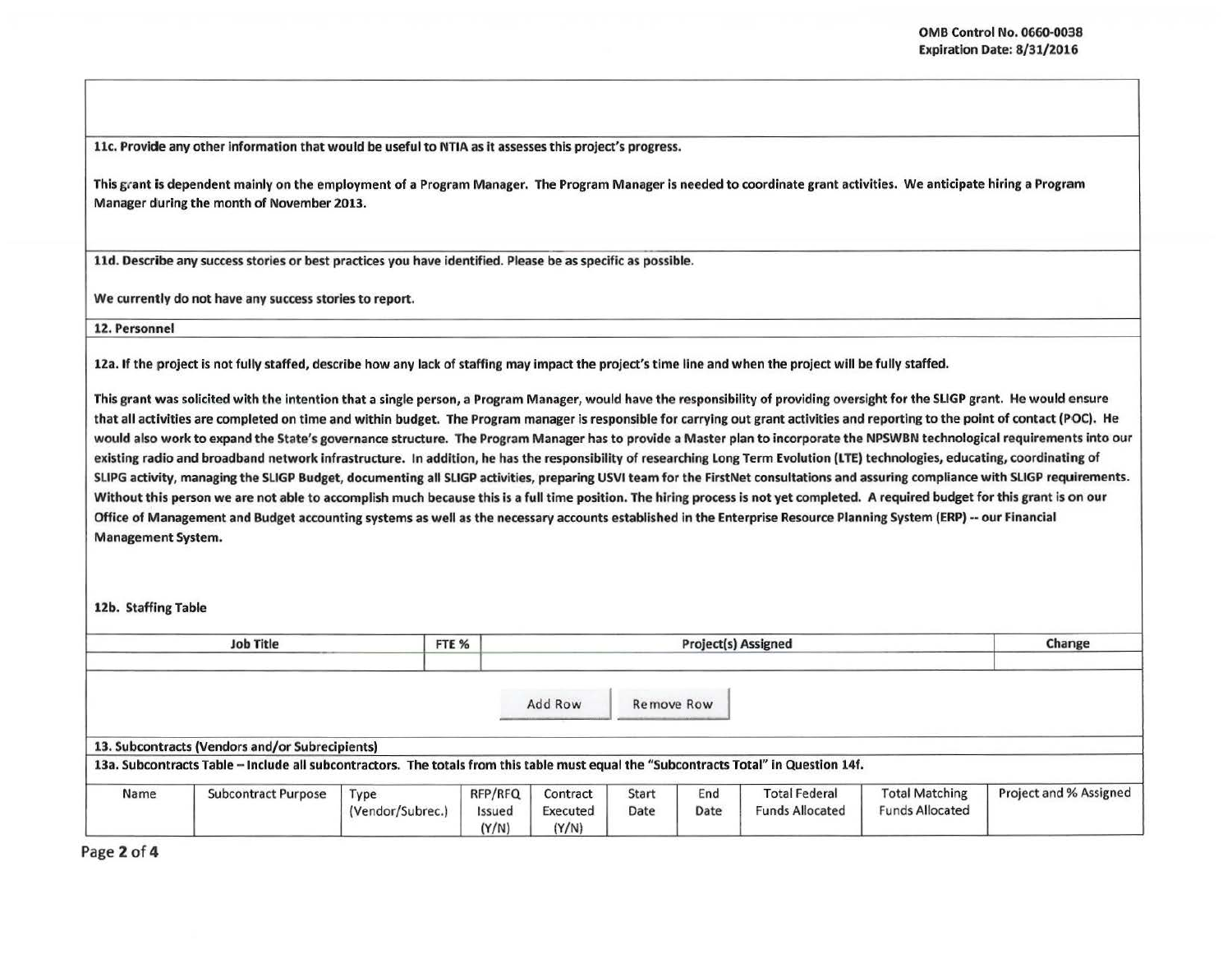| TBD                                                                    | Cost for wireless<br>technologies<br>consultants |                      | Vendor<br>N                                                                                                                      | N                   |                   |                                                   |                                               |     |                                                                                                                                                                                      |  |  |
|------------------------------------------------------------------------|--------------------------------------------------|----------------------|----------------------------------------------------------------------------------------------------------------------------------|---------------------|-------------------|---------------------------------------------------|-----------------------------------------------|-----|--------------------------------------------------------------------------------------------------------------------------------------------------------------------------------------|--|--|
|                                                                        |                                                  |                      |                                                                                                                                  |                     | <b>TBD</b>        | <b>TBD</b>                                        | \$79,350                                      | \$0 | N/A                                                                                                                                                                                  |  |  |
|                                                                        |                                                  |                      |                                                                                                                                  | Add Row             | <b>Remove Row</b> |                                                   |                                               |     |                                                                                                                                                                                      |  |  |
|                                                                        |                                                  |                      | 13b. Describe any challenges encountered with vendors and/or subrecipients.                                                      |                     |                   |                                                   |                                               |     |                                                                                                                                                                                      |  |  |
|                                                                        |                                                  |                      |                                                                                                                                  |                     |                   |                                                   |                                               |     |                                                                                                                                                                                      |  |  |
|                                                                        |                                                  |                      | The Bureau of Information Technology is not ready to begin this process. This task should be spearheaded by the Program Manager. |                     |                   |                                                   |                                               |     |                                                                                                                                                                                      |  |  |
| 14. Budget Worksheet                                                   |                                                  |                      |                                                                                                                                  |                     |                   |                                                   |                                               |     |                                                                                                                                                                                      |  |  |
|                                                                        |                                                  |                      | Columns 2, 3 and 4 must match your current project budget for the entire award, which is the SF-424A on file.                    |                     |                   |                                                   |                                               |     |                                                                                                                                                                                      |  |  |
|                                                                        |                                                  |                      | Only list matching funds that the Department of Commerce has already approved.                                                   |                     |                   |                                                   |                                               |     |                                                                                                                                                                                      |  |  |
|                                                                        |                                                  |                      |                                                                                                                                  |                     |                   |                                                   |                                               |     |                                                                                                                                                                                      |  |  |
| Project Budg Element (1)                                               |                                                  | <b>Federal Funds</b> | <b>Approved Matching</b>                                                                                                         | <b>Total Budget</b> |                   | <b>Federal Funds</b>                              | <b>Approved Matching Funds</b>                |     | <b>Total Funds Expended (7)</b>                                                                                                                                                      |  |  |
|                                                                        |                                                  | Awarded (2)          | Funds (3)                                                                                                                        | (4)                 |                   | Expended (5)                                      | Expended (6)                                  |     |                                                                                                                                                                                      |  |  |
| a. Personnel Salaries                                                  |                                                  | \$195,000            | \$0                                                                                                                              | \$195,000           |                   | \$0                                               | \$0                                           |     | \$0                                                                                                                                                                                  |  |  |
| b. Personnel Fringe Benefits                                           |                                                  | \$74,283             | \$0                                                                                                                              | \$74,283            |                   | 50                                                | \$0                                           |     | 50                                                                                                                                                                                   |  |  |
| c. Travel<br>ω                                                         |                                                  | 87,458               | \$0                                                                                                                              | \$87,458            |                   | \$14,844                                          | \$0                                           |     | \$14,844                                                                                                                                                                             |  |  |
| d. Equipment                                                           |                                                  | 50                   | \$0                                                                                                                              | \$0                 |                   |                                                   | \$0                                           |     | \$0                                                                                                                                                                                  |  |  |
| e. Materials/Supplies                                                  |                                                  | \$7,367              | \$0                                                                                                                              | \$7,367             |                   | \$0                                               | \$0                                           |     | \$0                                                                                                                                                                                  |  |  |
| f. Subcontracts Total                                                  |                                                  | \$136,170            | \$0                                                                                                                              | \$136,170           |                   | \$0                                               | \$0                                           |     | \$0                                                                                                                                                                                  |  |  |
| g. Other                                                               |                                                  | \$15,350             | \$0                                                                                                                              | \$15,350            |                   | \$0                                               | \$0                                           |     | \$0                                                                                                                                                                                  |  |  |
| h. Total Costs                                                         |                                                  | \$515,628            | \$0                                                                                                                              | \$515,628           |                   | \$14,844                                          | \$0                                           |     | \$14,844                                                                                                                                                                             |  |  |
| i. % of Total                                                          |                                                  | 100%                 | \$0                                                                                                                              | 100%                |                   | 100%                                              | 0%                                            |     | 100%                                                                                                                                                                                 |  |  |
| documents.                                                             |                                                  |                      |                                                                                                                                  |                     |                   |                                                   |                                               |     | 15. Certification: I certify to the best of my knowledge and belief that this report is correct and complete for performance of activities for the purpose(s) set forth in the award |  |  |
| 16a. Typed or printed name and title of Authorized Certifying Official |                                                  |                      |                                                                                                                                  |                     |                   | 16c. Telephone (area code, number, and extension) |                                               |     |                                                                                                                                                                                      |  |  |
| Reuben D. Molloy, MBA                                                  |                                                  |                      |                                                                                                                                  |                     |                   | 340-713-0354 Extension 5510<br>16d. Email Address |                                               |     |                                                                                                                                                                                      |  |  |
|                                                                        |                                                  |                      |                                                                                                                                  |                     |                   |                                                   |                                               |     |                                                                                                                                                                                      |  |  |
|                                                                        |                                                  |                      |                                                                                                                                  |                     |                   | reuben.molloy@bit.vi.gov                          |                                               |     |                                                                                                                                                                                      |  |  |
|                                                                        | 16b. Signature of Authorized Certifying Official |                      |                                                                                                                                  |                     |                   |                                                   | 16e. Date Report Submitted (month, day, year) |     |                                                                                                                                                                                      |  |  |
|                                                                        | Real & Millo                                     |                      |                                                                                                                                  |                     |                   |                                                   |                                               |     |                                                                                                                                                                                      |  |  |